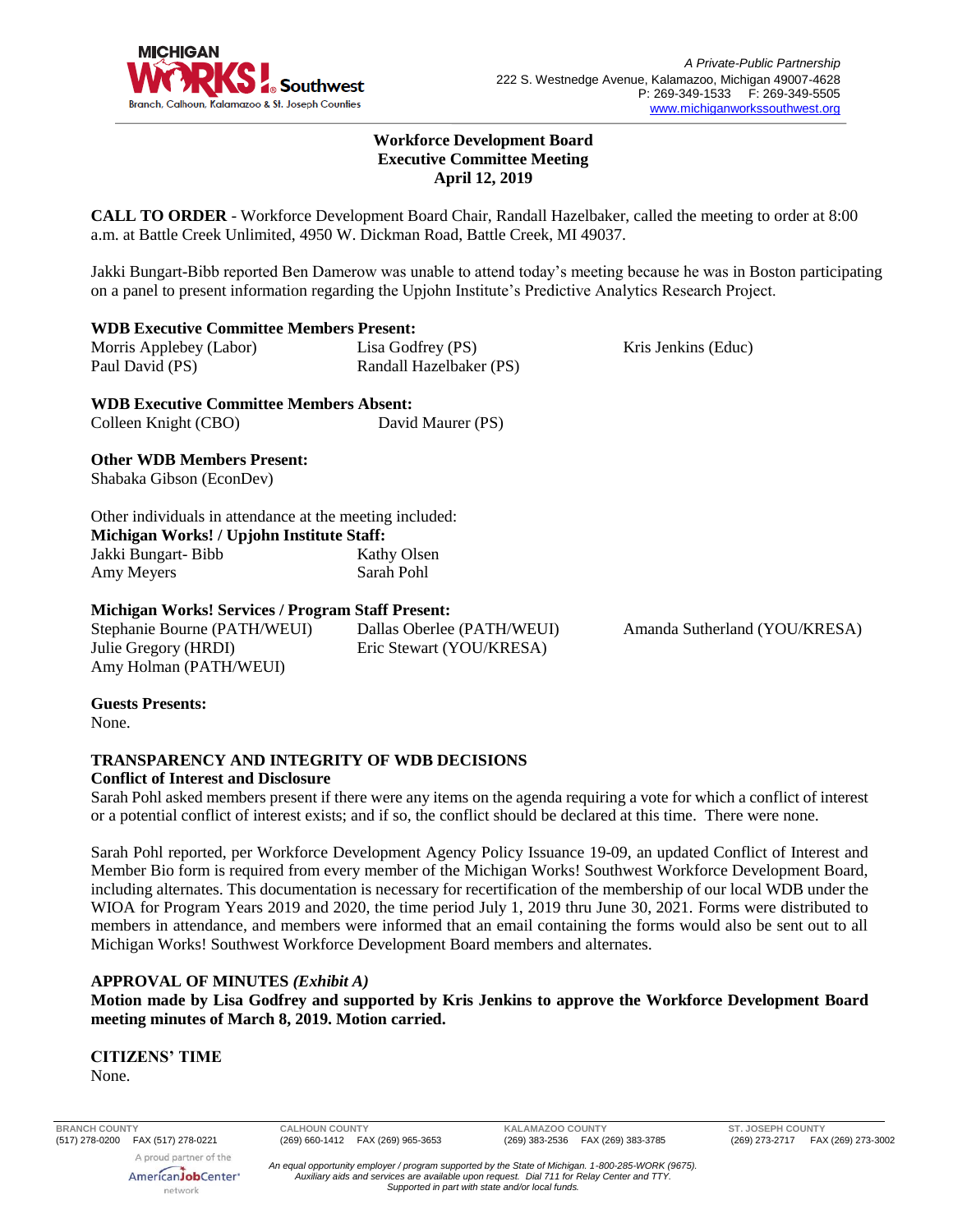#### **COMMITTEE REPORTS**

#### **Monitoring and Evaluation Committee**

Sarah Pohl reported the Monitoring and Evaluation Committee met to review Adult and Dislocated Worker services provided by Michigan Human Resources Development Inc. (HRDI). Four participants were interviewed on site by the committee and the participants interviewed spoke favorably of the services and support provided by Adult and Dislocated Worker staff. Highlights from the interviews included a testimonial from an individual who went from a career as a handyman, to gaining certification and related employment at a local hospital; as well as a participant who gained employment assisting at-risk youth at a local military base. A presentation was given by Adult and Dislocated Worker staff that focused on Rapid Response activities and the Vision for Prosperity Apprenticeship Readiness Training Program. The first cohort of the Vision for Prosperity Apprenticeship Readiness Training is currently taking place in Kalamazoo. The Monitoring Report provided by Michigan Works! Southwest staff reported no findings. Ms. Pohl further reported there is a continued focus on continuous improvement for developing thorough Individual Service Strategies (ISS) and detailed case notes.

#### **Veterans Community Action Team (VCAT)**

Kathy Olsen reported the Veterans Community Action Team (VCAT) is currently in the planning stages for an Employer Summit that will be scheduled in the fall of 2019. The event will focus on educating employers as to how to access an employee's Veteran Education Benefits to provide training for career advancement. More information about the event will be shared as it becomes available.

#### **Career & Educational Advisory Council (CEAC)**

Kathy Olsen reported the Career & Educational Advisory Council (CEAC) met to review Career and Technical Education (CTE) programming for Perkins funding.

Kathy Olsen also reported the Calhoun County Intermediate School District (ISD), the current fiduciary for Region 8 Adult Education funding, released a Request for Proposal (RFP) for Adult Education Services. The intent of the RFP is to identify a new provider for Adult Education in Branch County; however, the RFP is open to responses throughout Prosperity Region 8. Adult Education services in Branch County were previously provided by Coldwater Public Schools. Coldwater Schools has decided not to continue providing these services because they wish to focus on services that align with K-12. Kris Jenkins reported the Branch Intermediate School District (ISD) submitted a response to the RFP and their desire is to continue to provide these services in Branch County at the same funding levels as previously allotted. It was reported that there is a demand within Branch County for the services, specifically in English as a Second Language (ESL). Interested Adult Education partners in Branch County that includes the literacy council, library and local churches have formed a Branch County Adult Education Collaborative. They will be meeting to determine a framework for providing Adult Education services that will meet the needs of the community.

Kathy Olsen further reported the CEAC meeting also included sharing of information pertaining to career exploration events that occurred this past quarter, as well as events planned for the next quarter.

#### **Disability Awareness Resource Team (DART)**

Kathy Olsen reported Disability Awareness Resource Team (DART) members provided feedback on the recent Career.Life.Expo. at their recent meeting. They also discussed educational opportunities for those working with individuals with disabilities. A new 'At Your Desktop' Training module on the topic of Social Security was released.

# **NEW BUSINESS**

## **WDB Plans**

**FY19 Going PRO Talent Fund** *(Exhibit B)* – Amy Meyers requested board consideration and approval of the FY19 Going PRO Talent Fund Plan. Formerly knowns as the Skilled Trades Training Fund (STTF), the Going PRO Talent Fund for FY19 awarded over \$1.6 million to 34 companies in the Michigan Works! Southwest area to train both incumbent workers and new hires totaling over 1,300 individuals. She reported this is an increase from the FY18 awards to 33 companies that totaled \$1.47 million. Allowable trainings for the Going Pro grant include classroom or customized training, on-site training with wage reimbursement for individuals being hired, and new USDOL Registered Apprenticeships.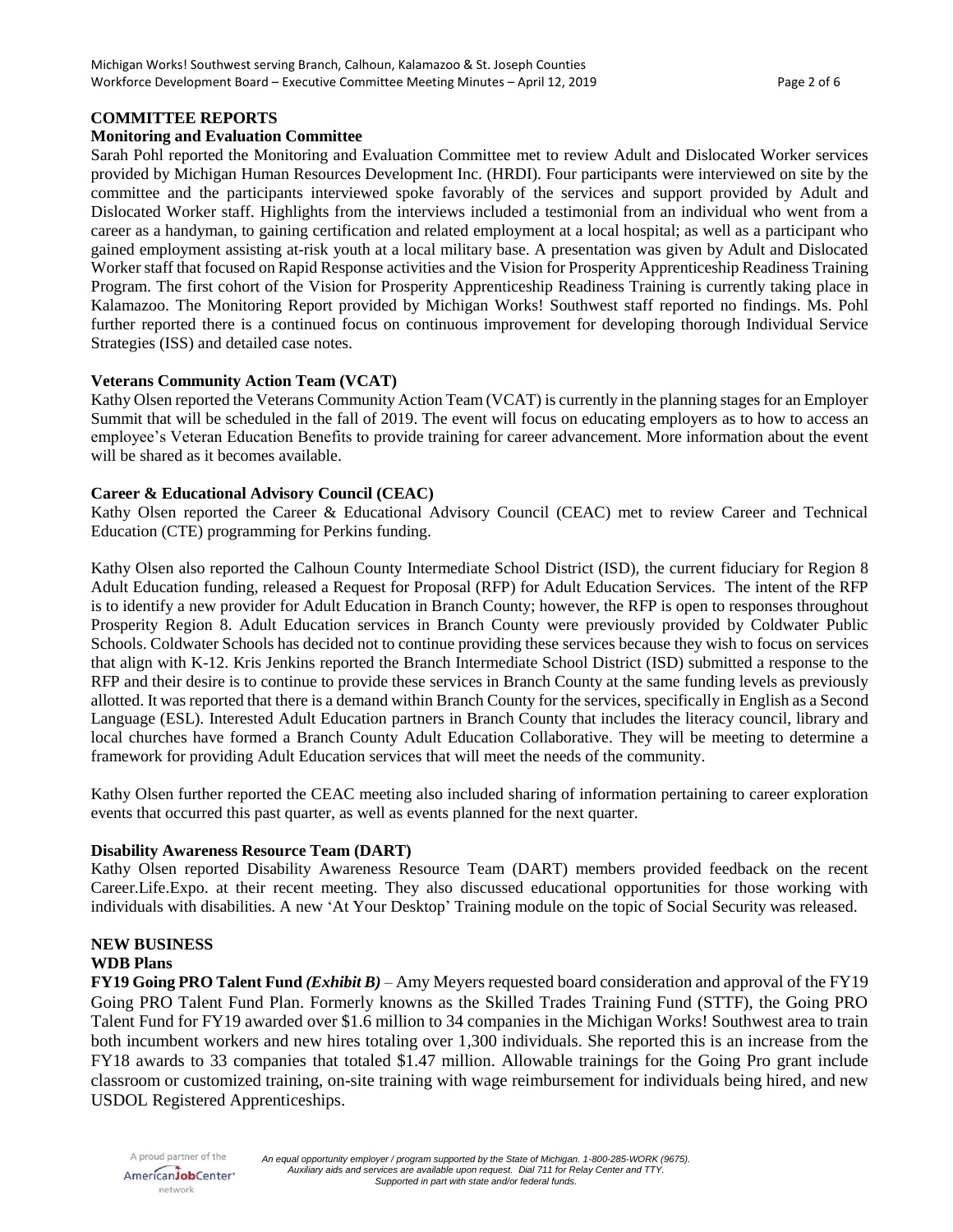Ms. Meyers reported the FY19 Going Pro Talent Fund Plan does not include Industry-Led Collaboratives (ILC) that were awarded funding through the Going PRO Talent Fund. In the past, an additional policy has not been released for the funds awarded to collaboratives. The current FY19 ILC total is \$172,000 for the Michigan Works! Southwest Area for 14 companies to train an additional 245 employees.

**Trade & Economic Transition Dislocated Worker Grant (DWG)** *(Exhibit C)* – Amy Meyers requested board consideration and approval of the Trade & Economic Transition Dislocated Worker Grant (DWG) Plan. An allocation of \$101,751 was awarded to Michigan Works! Southwest to serve workers who have been dislocated from the retail and financial sectors in the four-county area. These sectors were identified by the State of Michigan due to the changing climate of brick and mortar retail stores, online shopping and general e-commerce. This funding can be utilized on numerous training models, as outlined on the plan document *(Exhibit C)*, along with career services and supportive services for eligible individuals.

## **Motion made by Kris Jenkins and supported by Paul David to approve the FY19 Going PRO Talent Fund Plan and the Trade & Economic Transition Dislocated Worker Grant (DWG) Plan. Motion carried.**

## **WDB Policy Revisions (Exhibits D1- D6)**

Amy Meyers reported the State Equal Opportunity Officer (EO) recently conducted an on-site review that covered related local policies. He also provides training to local EO officers. She announced that Jakki Bungart-Bibb is the EO Officer for Michigan Works! Southwest and Ms. Bibb has participated in many of the trainings offered. As a result of the EO monitoring, many of the local WDB policies were updated to align with federal and state requirements.

Kathy Olsen reported federal and state policy references were updated in all five of the policy revisions presented for Board consideration and approval. Additional changes to each of the policies presented were as follows:

*WDB Policy 18 Rev 05 Monitoring* – under the financial monitoring section, language was updated to align with processes; under the program/service compliance monitoring section, language was updated to include all types of Work-Based Learning; a section was added for nondiscrimination and equal opportunity monitoring; and under the service provider internal monitoring section, language was added to include monitoring of nondiscrimination and equal opportunity.

*WDB Policy 23 Rev 03 Sexual and Other Forms of Harassment* - background information and definitions were updated to include all protected classes and language was added to include retaliation.

*WDB Policy 24 Rev 06* Grievance and Complaint - language was added to describe discrimination and retaliation complaints; definitions for a Discrimination Complaint vs. a General Complaint were added; and language was strengthened to differentiate between the Equal Opportunity is the Law Notice and the Grievance and Complaint procedures. It was further reported that the Grievance and Complaint Procedures were also updated to align with these changes.

*WDB Policy 25 Rev 03 Nondiscrimination and Equal Opportunity* - language was updated to include all protected classes; the EO Officer's name and contact information was added; language was added to include additional requirements under Nondiscrimination and Equal Opportunity responsibilities; language was added to include all types of Work-Based Training; language was added to include individuals with Limited English Proficiency (LEP); under tracking and reviewing service levels, language was changed to include characteristics rather than significant population segments; and a section was added to address serving individuals with LEP.

*WDB Policy 26 Rev 03 Reasonable Accommodations* - language for appealing decisions was changed so that it references the Nondiscrimination and Equal Opportunity Policy rather than the Grievance and Complaint Procedures.

**Motion made by Morris Applebey and supported by Lisa Godfrey to approve the following WDB Policy Revisions: WDB Policy 18 Rev 05 Monitoring, WDB Policy 23 Rev 03 Sexual and Other Forms of Harassment, WDB Policy 24 Rev 06 Grievance & Complaint, WDB Policy 25 Rev 03 Nondiscrimination and Equal Opportunity, and WDB Policy 26 Rev 03 Reasonable Accommodations. Motion carried.**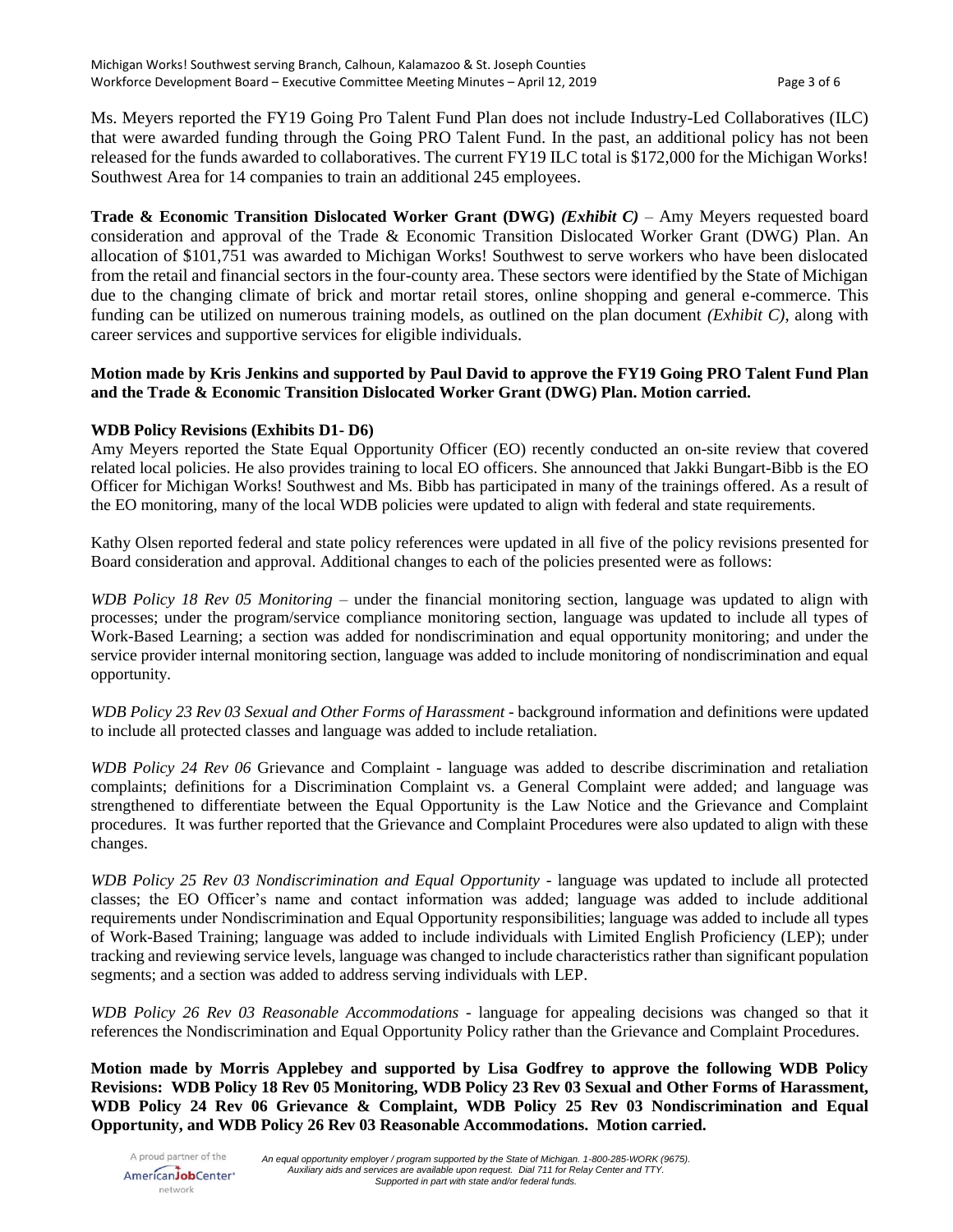**Integrated Education & Training (IET) RFP Update –** Amy Meyers reported that the Request for Proposal (RFP) for Integrated Education & Training (IET) services within the four-county area has been posted, with a close date of today, April 12, 2019. The RFP is in response to a plan approved by the Workforce Development Board at the February 2019 meeting and requires that Adult Education and Workforce Preparation and Training activities be provided concurrently to participating individuals. Technical Assistance was provided to three organizations; however, only one Letter of Intent to Bid was received. Ms. Meyers announced staff will be asking Board members to assist in the RFP review process which will take place on Thursday, April 18, 2019. Materials will be provided to RFP Committee members on Monday, April 15, 2019. Any WDB members interested in serving on the RFP Committee should contact Sarah Pohl.

## **STAFF REPORTS**

**Marketing** *(Exhibits E)* – Kathy Olsen referenced *Exhibit E* in the agenda packet which included information about upcoming events for job seekers and employers within the Michigan Works! Southwest four-county region, including multiple spring job fairs and the upcoming Amnesty Day event.

**Dashboard Report** *(Exhibit G)* – Jakki Bungart-Bibb reported page one of the Michigan Works! Dashboard report *(Exhibit G)* included a comparison of Labor Participation within the four-county region as well as Real Time Labor Demand for Region 8, which was consistent with the reports from recent months. On page two, it was reported a total of 82,736 individuals had visited to the Michigan Works! Southwest Service Centers since July 1, 2018, with 1,510 jobs filled with Michigan Works! Southwest assistance and 817 employers assisted by staff. The PATH average wage was reported to be \$10.61 per hour, the highest it has been in FY2019. The PATH employment rate was highlighted on page three of the report, as well as the work participation rate which remains well above the State average. On the final page of the Dashboard report, the 2nd Annual Career Fair & Amnesty Day event, in partnership with Kalamazoo Public Safety and the First Congregational Church, was highlighted. Ms. Bibb reported that at last year's event, over 100 misdemeanor cases were resolved.

**Business Services / Talent Fund /Labor Market Information (LMI)** *(Exhibit F)* – Jakki Bungart-Bibb reported final numbers from the Career.Life.Expo., which took place on March 26, 2019, will be available in the near future. Tentative reports indicate there were 86 employers on-site, with just under 500 job seekers in attendance, 145 of which received resume assistance and/or mock interviewing at the event. Partners for the event were thanked for their support.

Ms. Bungart-Bibb also reported, as stated previously, 34 local companies were awarded Going PRO Talent Fund Grants out of the 50 requests submitted locally. The companies that were not awarded funding are waiting in the queue to be considered should additional funding become available. Michigan Works! Southwest Business Services Team members have been working with these companies to form Industry-Led Collaboratives (ILC) as an alternative way to apply for the funding. Through those efforts, an additional 14 companies have been awarded funding. An additional ILC application involving four companies located in Branch County was recently submitted and staff are awaiting a determination. If awarded, this ILC grant could provide up to \$48,000 in funding to train an additional 88 individuals.

Kris Jenkins reported she recently attended a presentation in Coldwater given by Ashley Iovieno of Michigan Works! Southwest and Missy Lafferty of HRDI/MW Southwest. Ms. Jenkins reported the presentation and information provided was excellent and she spoke highly of Ms. Iovieno's presentation skills.

The link to access the labor market reports (Exhibit F) generated from Burning Glass Analytics and Real Time Jobs Data that identified the top detailed occupations, skills greatest in demand, and employers with the most job openings in Prosperity Region 8, Michigan Works! Southwest, and each of the four counties in the MW! Southwest Area for the period February 1 through March 31, 2019 was sent to members via email along with the agenda packet.

**Director's Report** – Jakki Bungart-Bibb distributed the Directors Report dated April 12, 2019. Ms. Bungart-Bibb reported in 2018, the Upjohn Institute launched a three-year initiative to learn how communities can assist residents in obtaining and retaining good jobs. Results from the initiative were recently published by the Institute in a publication titled *Building Shared Prosperity: How Communities Can Create Good Jobs for All*. Multiple authors from the Institute contributed to the publication, including Amy Meyers of Michigan Works! Southwest. Chapter 3 focuses on innovations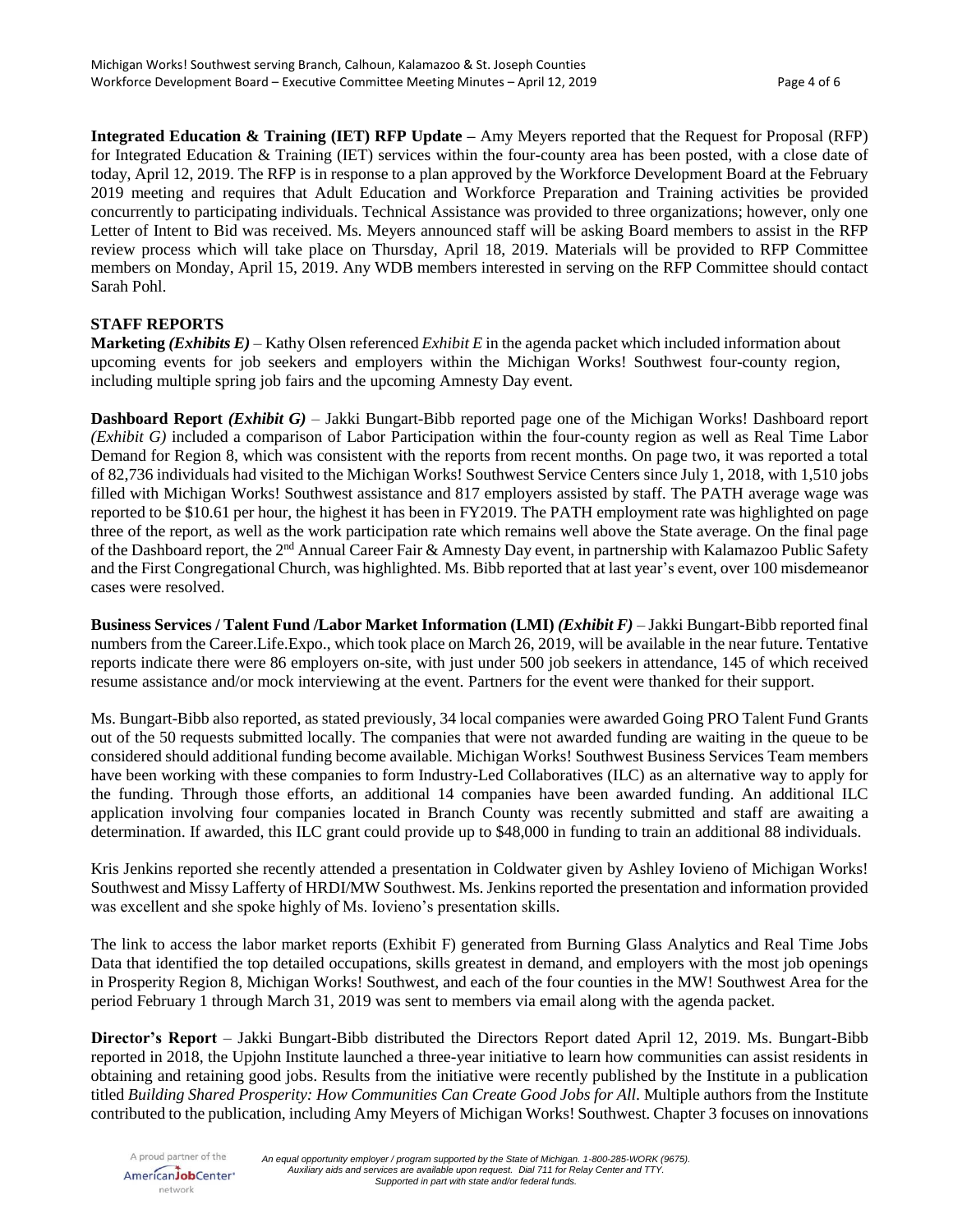in workforce development implemented by Michigan Works! Southwest, including the Employer Resource Networks and the Neighborhood Employment Hubs. Copies of the publication were available at the meeting for those interested.

Mr. Bungart-Bibb also reported Michigan is continuing on a path to implement work requirements for Medicaid recipients, even as a federal judge blocked similar laws in Arkansas and Kentucky last month. As it stands, Michigan's implementation is unaffected and is scheduled to start in January of 2020; however, there is still a possibility the changes will be blocked. If implemented, it has been estimated that 500,000 of the 655,000 individuals receiving Medicaid in Michigan may be subject to the work requirements. Due to the extensive list of possibly exemptions, an accurate estimate is difficult to determine.

The Road Commission of Kalamazoo County (RCKC) was awarded two IMPRESS Awards for their innovation with special projects, including one award for their Municipal Maintenance Technician (Roadway Technician) Apprenticeship, which was developed in partnership with the Teamsters Local 214, the USDOL, HRDI and Michigan Works! Southwest.

Also included in the Directors Report was an updated State Budget, similar to the State Budget Update provided at the previous WDB meeting. New updates include the Partnership.Accountability.Training.Hope. (PATH) Program recommendation for a total of \$75 million in funding, identical to the FY 2019 appropriation; and elimination of funding for the Community Ventures (CV) Program. Members discussed the budget recommendation to cease funding for Community Ventures. Dallas Oberlee reported the Community Ventures model originally started in areas of the State with high crime and poverty rates and was expanded across the State to establish Business Resource Networks (BRNs) and to provide support services. The BRN currently in place in the Michigan Works! Southwest area is the Employer Resource Network® (ERN) model and it has been sustainable locally for the past five years. The additional Community Ventures funding provided for FY 2019 is being used to supplement the establishment of additional ERN companies and to provide additional supportive services to employees of the member companies.

**OLD BUSINESS**

None.

**CITIZENS' TIME** None.

## **MEMBERS' TIME**

Kris Jenkins reported Branch County is taking steps to become a Trauma-Informed Community. A showing of *Ring of Silence* is scheduled for today, April 12, 2019 at Tibbits [Opera House]. The documentary movie focuses on human trafficking and education of unhealthy, "power" relationships. A number of local area high schools are participating in the showing and the community has been engaging in conversations to increase awareness.

Dallas Oberlee reported PATH staff have recently engaged in Trauma-Informed training, as well. Through a grant in partnership with BC Pulse, staff have started training. They are reviewing the book: *Trauma Stewardship,* an everyday guide to caring for self while caring for others. Staff have also had a viewing and discussion of the documentary movie: *Resilience*.

Eric Stewart reported with Census 2020 approaching, efforts are being made to engage individuals in high poverty areas to ensure accurate counts. Mr. Stewart is currently a member of a local team dedicated to enacting strategies to raise awareness and inform individuals on the importance of being counted. Michigan Works! Southwest Service Centers have also been working with the Census Bureau to schedule Employer of the Day events in all four counties.

Paul David reported in an effort to reduce turnover and increase successful recruitment, the starting rate for individuals at II Stanley has been increased to \$13 per hour. Various recruitment and retention techniques were discussed, including the option for jobseekers to take a basic aptitude assessment if they do not possess a high school diploma or GED and on-site English as a Second Language (ESL) classes for employees.

Kris Jenkins reported 18 individuals in Branch County obtained a GED or equivalent in 2018. For 2019, 13 have achieved their GED.